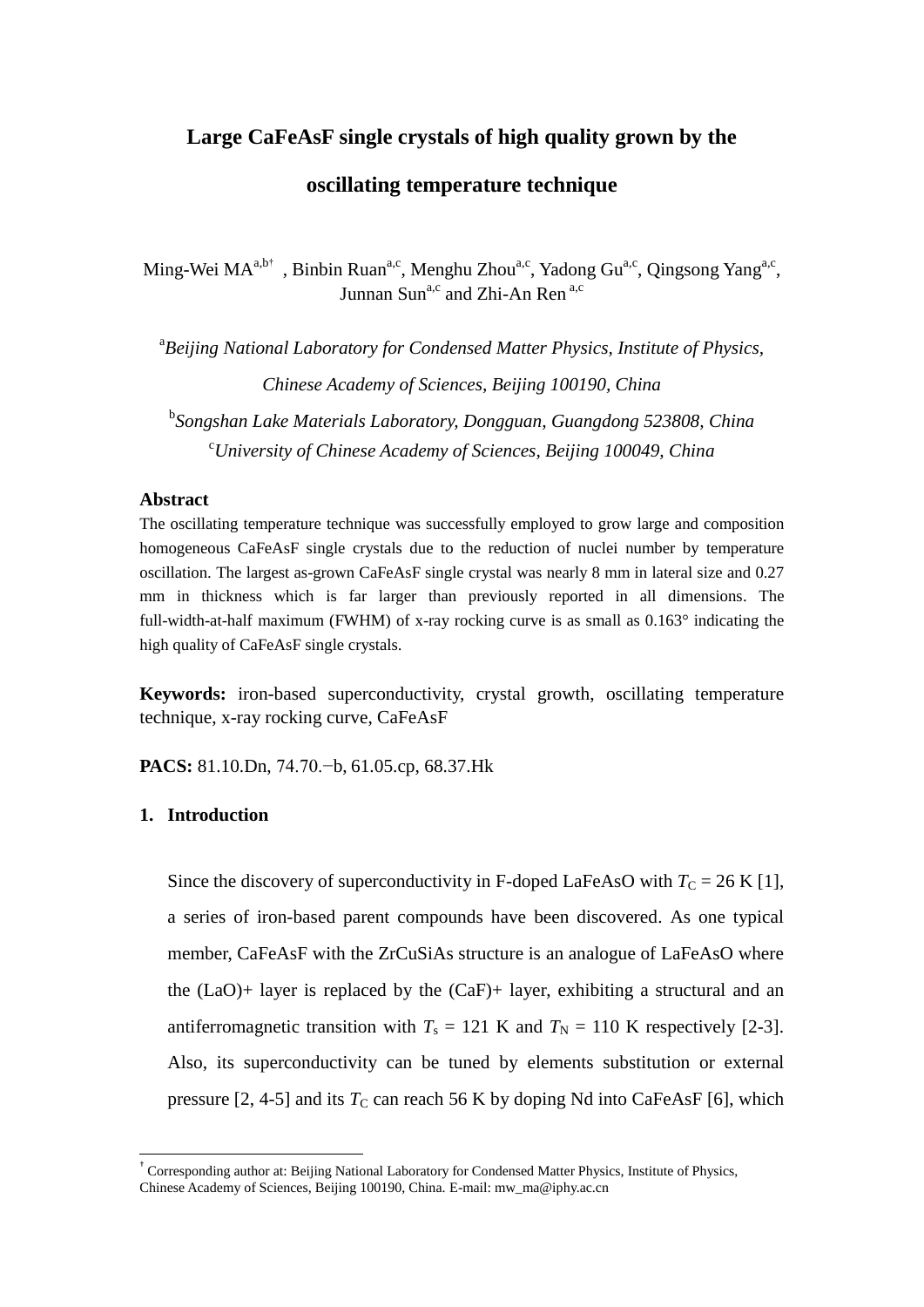is as high as the  $T_{\rm C}$  record of  $\rm Sm[O_{1-x}F_x]FeAs$  [7]. Moreover, a renewed interest has been triggered by the recent development on the observation of Dirac Fermions in CaFeAsF by quantum oscillation and infrared spectrum [8-9]. The intriguing  $T<sub>C</sub>$ , similar layered structure and distinct physical properties make CaFeAsF an important prototype for studying the mechanism of iron-based superconductivity.

Single crystal samples of high quality can exhibit truly intrinsic property and anisotropy of the CaFeAsF system, they are therefore in high demand for the investigation of superconducting mechanisms. Many attempts have been made to improve the quality and size of CaFeAsF single crystals grown from CaAs and NaCl flux [3-4, 10-11]. However, up to now, the small crystal size with size of 2 mm is still an obstacle to the further investigation by some state-of-the-art measurement techniques, especially for the inelastic neutron scattering (INS). An INS study on 9 g powder sample of  $CaFe<sub>1-x</sub>Co<sub>x</sub>AsF$  shows the evidence of spin resonance which is capable of providing valuable insight to the superconducting order parameter but lack of detailed momentum information [12]. Therefore, large single crystals are highly demanded by inelastic neutron scattering. We report in this paper that the oscillating temperature technique was successfully employed to grow large CaFeAsF single crystals, which reduces the number of nuclei of CaFeAsF in CaAs flux. The largest as-grown CaFeAsF single crystal was nearly 8 mm in lateral size and 0.27 mm in thickness which is far larger than previously reported in all dimensions. The elements are distributed homogeneously on the as-grown crystal surface with a perfect (0 0 1) orientation shown by the EDX analysis and single crystal XRD. The full-width-at-half maximum (FWHM) fitted from x-ray rocking curve of  $(0\ 0\ 5)$  Bragg reflection is as small as  $0.163^\circ$ indicating the high quality of CaFeAsF single crystals

# **2. Experiments**

Here the principle of this growth technique is sketched as follows. First of all, a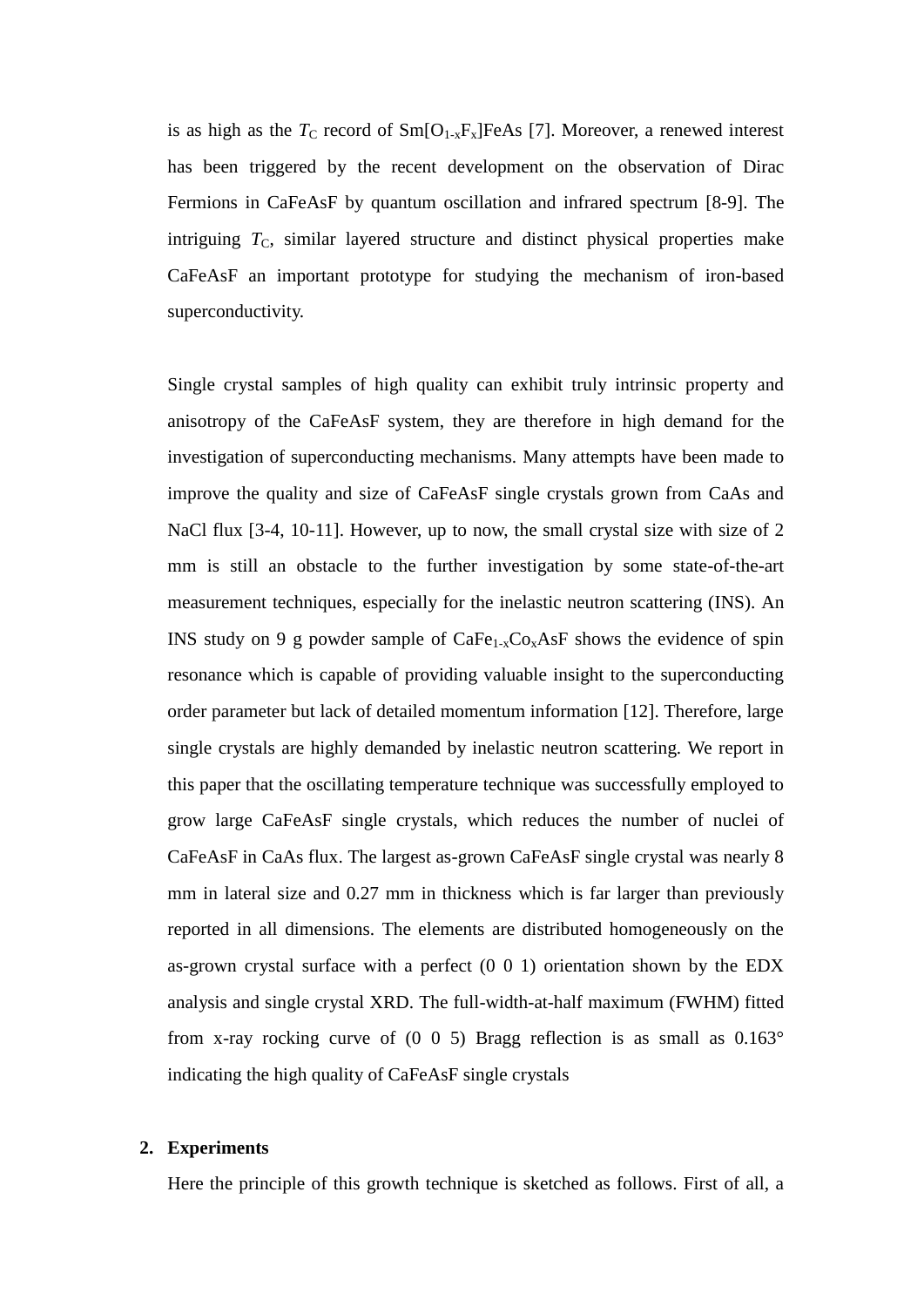careful consideration on the previous crystal growth experiments of CaFeAsF is beneficial for the exploration to the optimal conditions of the oscillating temperature technique. CaFeAsF single crystal with maximum lateral size up to 2 mm was first successfully grown from CaAs flux by a slow cooling with  $3 \text{ C/h}$ from 1150  $\mathcal C$  to 900  $\mathcal C$  [10]. In order to improve the growth conditions, the efforts to tune the molar ratio between the self flux CaAs and CaFeAsF, increase the soaking temperature to 1230  $\mathbb C$  and decrease the cooling rate to 2  $\mathbb C$  /h yield crystals with size still about 1-2 mm [3]. Meanwhile, millimeter sized single crystals of Ca(Fe<sub>1-x</sub>Co<sub>x</sub>)AsF with maximum  $T_c = 21$  K were grown also using the similar CaAs flux method [11]. As an alternative to CaAs flux method,  $(Ca_{0.89}Na_{0.11})FeAsF$  up to  $2\times2$  mm<sup>2</sup> in size with  $T_c = 34.5$  K were grown from NaCl flux cooling from 950  $\,^{\circ}$  C to room temperature [4]. With the commonly used CaAs or NaCl flux method, the crystal growth of CaFeAsF usually proceeds by a linear cooling from a soaking temperature to low temperature. Obviously, the small crystal size is attributed to spontaneous nucleation such that a number of additional crystals were produced during the growth process.

In order to increase the crystal size, seed crystals are necessary to prevent spontaneous nucleation in solutions. However, it is very difficult to use seeding technique in high-temperature solutions sealed in a quartz tube. As an alternative to seed crystals, oscillating temperature technique is a kind of temperature controlling method during crystal growth by employing some temperature interval cycles at the liquidus temperature followed by normal cooling of the flux or melt or by superposing the oscillation all over the normal cooling curve. Only the largest nuclei survive and grow while the smaller ones redissolve during the peak part of the temperature oscillation cycle. The reduction of the number of nuclei can be enhanced by the temperature oscillating technique which was proposed by Schäfer for chemical transport reactions, by Hintzmann and Müller-Vogt for high-temperature solutions and by Kolb and Laudise for hydrothermal flux growth [13-15]. Enlightened by the above pioneer work, the oscillating temperature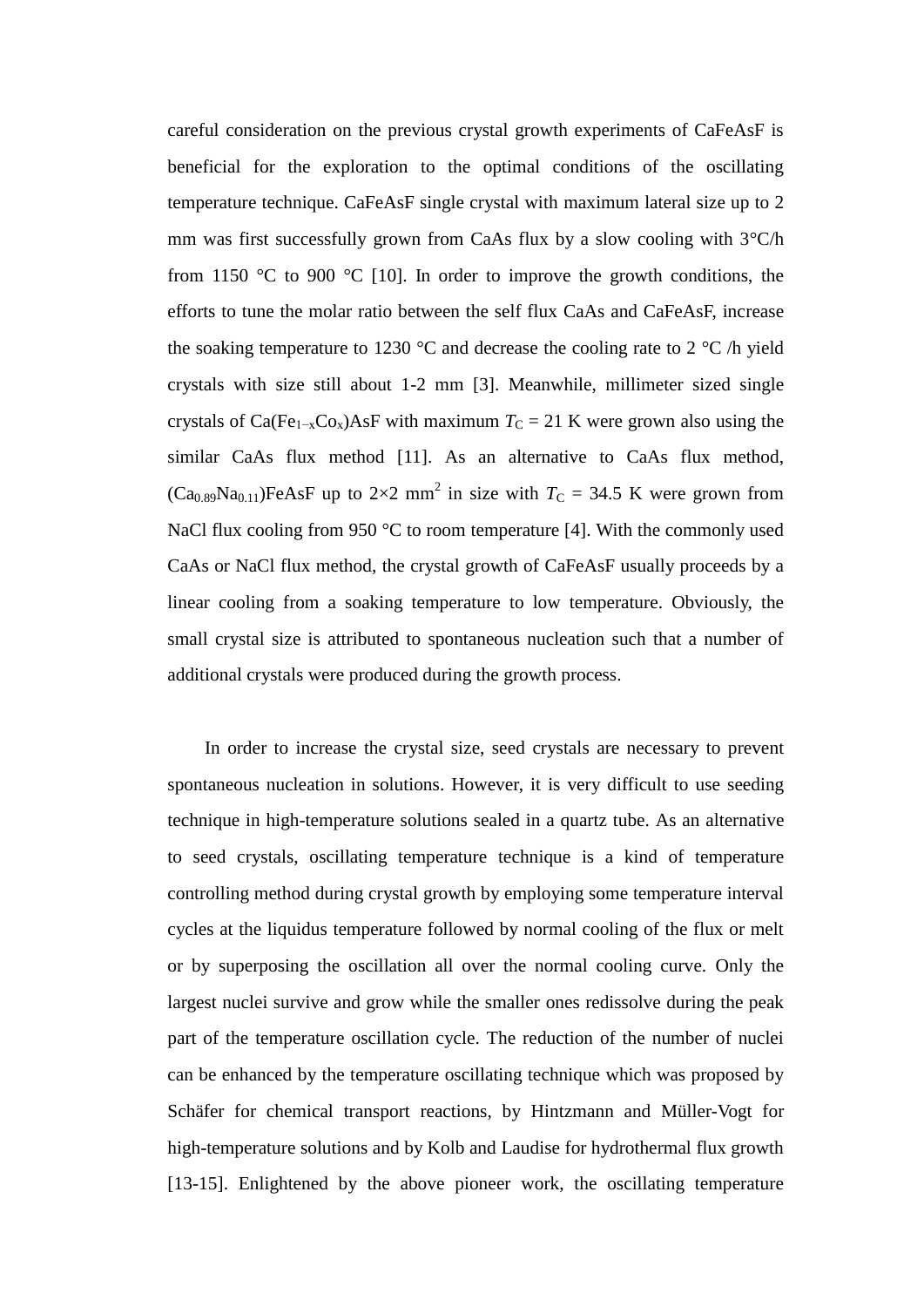technique was employed to grow large CaFeAsF single crystals, which reduces the number of CaFeAsF nuclei due to the temperature oscillation and enhances the growth of preferred nuclei depending on the temperature distribution in the crucible. Besides the temperature oscillating technique, other experimental conditions such as convection conditions of CaFeAsF solutes in the solution, the temperature gradient at the growth interface and the shape of crucible were also carefully considered for a stable and continuous growth process.

As an innovative application of the oscillating temperature technique, further details of our crystal growth experiments are given below. Ca granules (purity 99.5%, Alfa Aesar) and As powder (purity 99.995%, Alfa Aesar) with Ca : As = 1 : 1 in molar ratio were sealed in a quartz tube under vacuum and the quartz tube was placed in a box furnace which was heated to 700  $\degree$ C for 12 hours. Then, the product was ground with an agate mortar and pestle, sealed in a quartz tube again. Repeat the above process several times to obtain a homogeneous CaAs powder. The CaAs powder (24.7112 g),  $FeF<sub>2</sub>$  (purity 99.5%, Alfa Aesar, 1.6803 g) and Fe powder (purity 99.98%, Alfa Aesar, 1.0000 g) were mixed thoroughly with the molar ratio CaAs : Fe $F_2$  : Fe = 12 : 1 : 1 and pressed into separate columnar shapes to reduce the volume so as to be easily placed in a  $Al<sub>2</sub>O<sub>3</sub>$  crucible with internal diameter of 12 mm and 15 cm in length. The crucible was sealed in a quartz tube with internal diameter of 20 mm and 20 cm in length under vacuum  $(10<sup>-5</sup>$  bar) and the quartz tube was placed in a vertical furnace with double temperature zones as shown in the schematic of Fig. 1(a). The double zones were heated to 1200 °C (bottom zone) and 1100 °C (upper zone) and soaked at this temperature for 24 h in order to ensure the dissolution of CaFeAsF solutes to the most extent. Then, for the purpose of reducing the number of nuclei two oscillating temperature procedures of bottom and upper temperature zones displayed in Fig. 1(b) were used during the whole growth process where it provides a slightly higher bottom temperature zone and a constant upward temperature gradient ( $\sim$ 5 °C/cm). After the sufficient dissolution for CaFeAsF at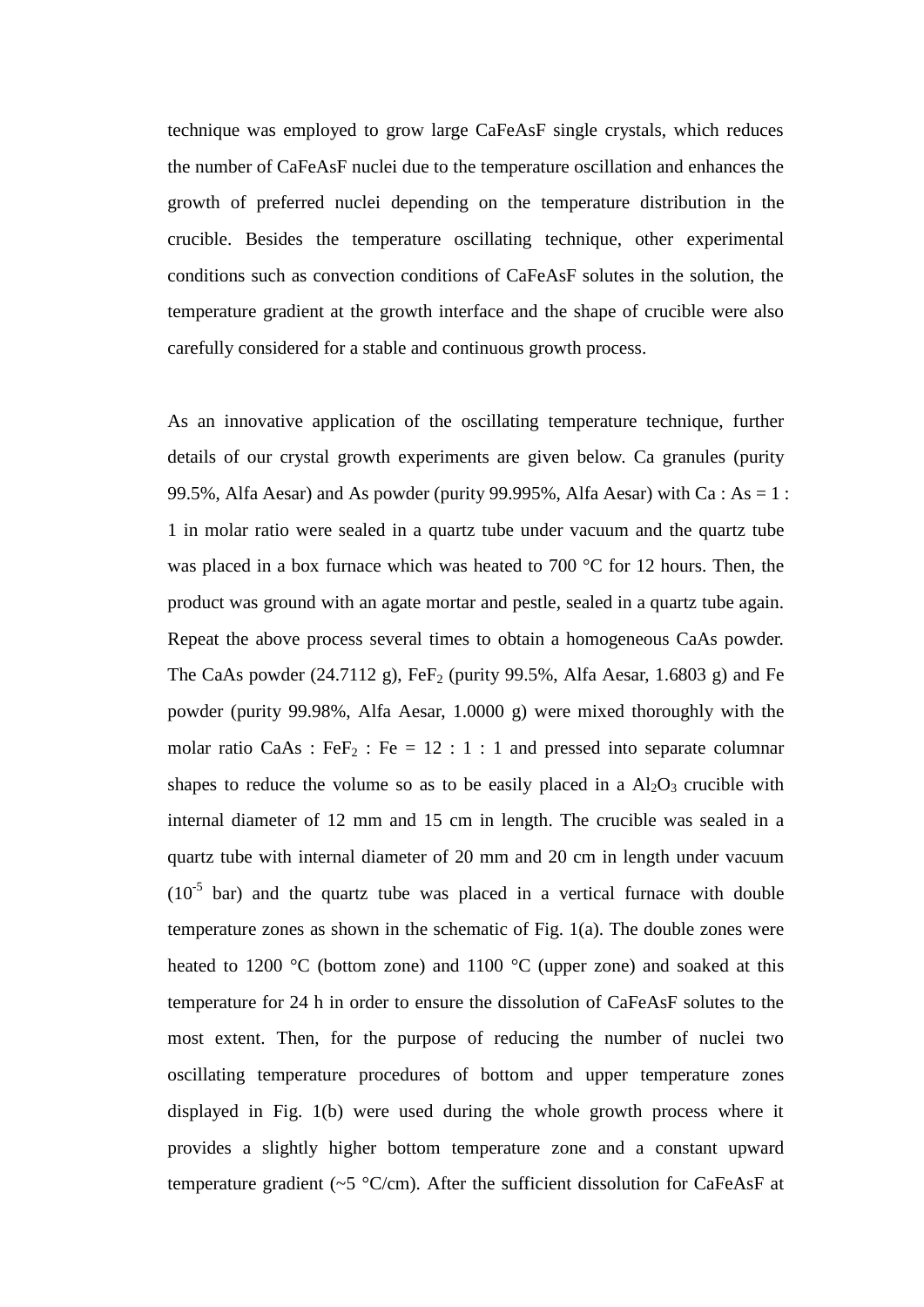1200 °C the temperature (bottom zone) is lowered to 1100 °C at a rate of 2 °C /h. Most of the crystals formed during this initial cooling are dissolved when the solution is heated to 1150  $\mathbb C$  in 10 hours. This procedure is repeated until temperature reaches 950  $\mathcal C$  such that only a few CaFeAsF single crystals have "survived". This constant temperature gradient  $(\sim 5 \text{ C/cm})$  during the whole growth process helps to dissolve the CaFeAsF in molten CaAs flux at the bottom portion of the crucible and transport it upward by convection to crystallize in the cooler top portion of the solution by the chemical reaction  $2CaAs + FeF<sub>2</sub> + Fe \rightarrow$ 2CaFeAsF. Fig. 1(d) shows the flowchart of the oscillating temperature of the bottom zone during the whole growth process. In the end, by exposing the resultant to air in the fume hood for a few days, the flux CaAs decomposed and the shining CaFeAsF crystal plates were obtained.

The micro-morphology and chemical composition of the largest CaFeAsF single crystal were examined by scanning electron microscope (SEM) and energy dispersive spectrometer (EDS) on Phenom ProX. Powder and single crystal x-ray diffraction measurements were carried out at room temperature on an x-ray diffractometer (Rigaku UltimaIV) using Cu  $K_{\alpha}$  radiation. Experiments of x-ray rocking curve were performed on a double-crystal diffractometer (Smartlab high resolution) equipped with a Ge (2 2 0) monochromator. The resistivity of crystal sample was measured on Quantum Design PPMS-9 using the standard 4-probe method.

# **3. Results and discussions**

Fig. 1(c) shows the photos for some typical as-grown CaFeAsF single crystals and the largest as-grown CaFeAsF single crystal is nearly 8 mm in lateral size and 0.27 mm in thickness. This crystal size is far larger than previously reported in all dimensions. Fig. 2(a) shows the micro-morphology of the largest CaFeAsF single crystal taken by scanning electron microscope (SEM) from which the flat and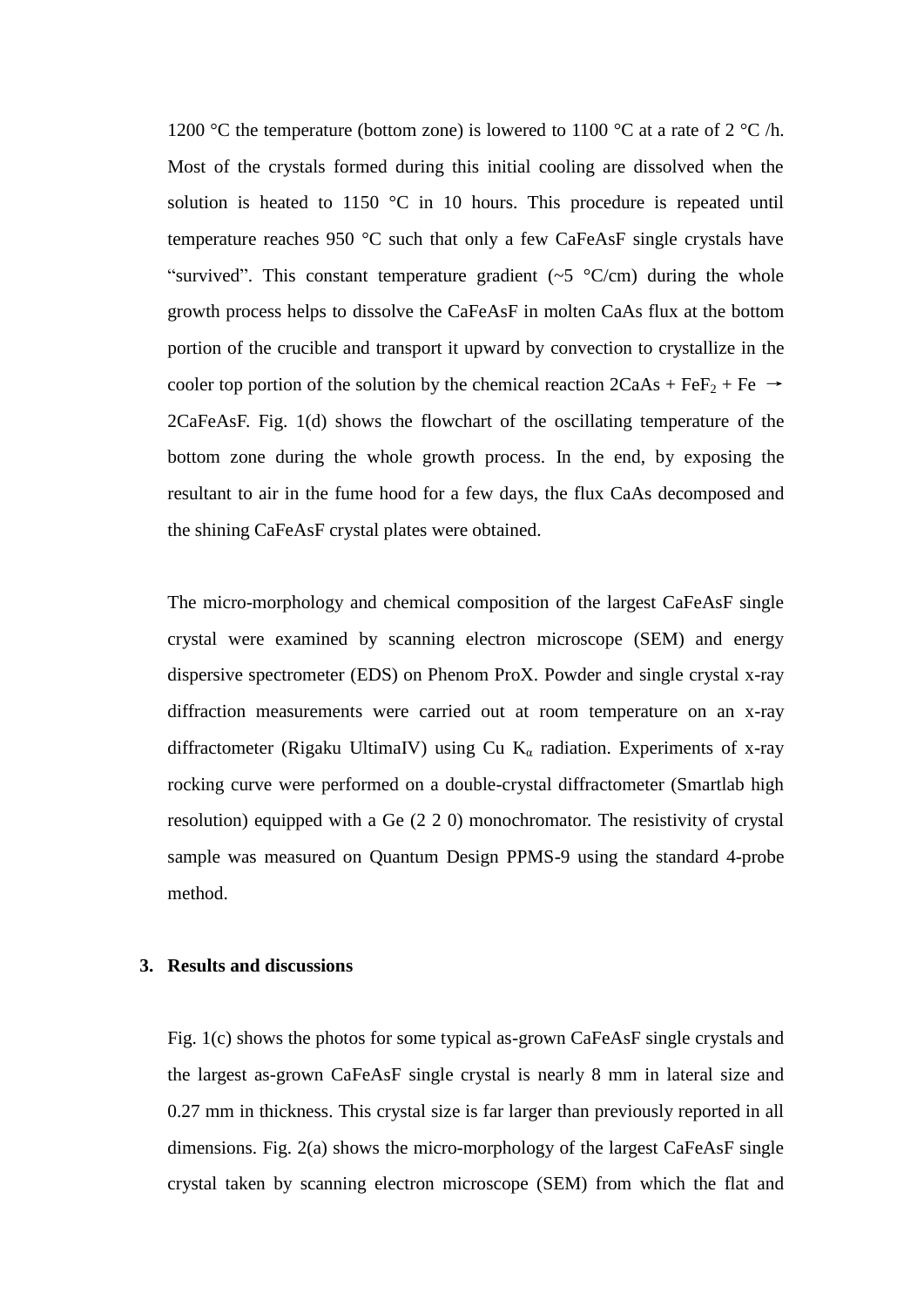tetragonal cleavage surface of (0 0 1) plane can be clearly seen. Displayed in Fig. 2(b) is the micro-morphology of lateral surface of CaFeAsF single crystal with layered texture. The thickness of the lateral surface is up to 270 μm. The chemical composition of the crystals was examined by the EDS analysis and one of the typical EDS spectrums taken on the rectangle area in Fig. 2(a) is shown in Fig. 2(c). The chemical composition is estimated to be Ca : Fe : As =  $25.97 : 25.64$  :  $26.39 \approx 1:0.99:1.01$ . The composition of the crystal is very homogeneous as demonstrated in the insets of fig. 2(c). Even the EDS is not sensitive to light element F, the rectangle mapping areas with blue, red, green and purple represent the homogeneous distribution of Ca, Fe, As as well as F respectively.



**Fig. 1.** (a) Experimental schemes for a convective CaAs solution from which the large CaFeAsF single crystals have been grown. (b) Temperature oscillating procedure in order to decrease the number of spontaneously nucleated crystals. (c) Photograph of typical CaFeAsF crystal pieces with typical dimensions about 6-8 mm grown in present work. The background mesh division is 1 mm. (d) The flowchart of the oscillating temperature at the bottom zone."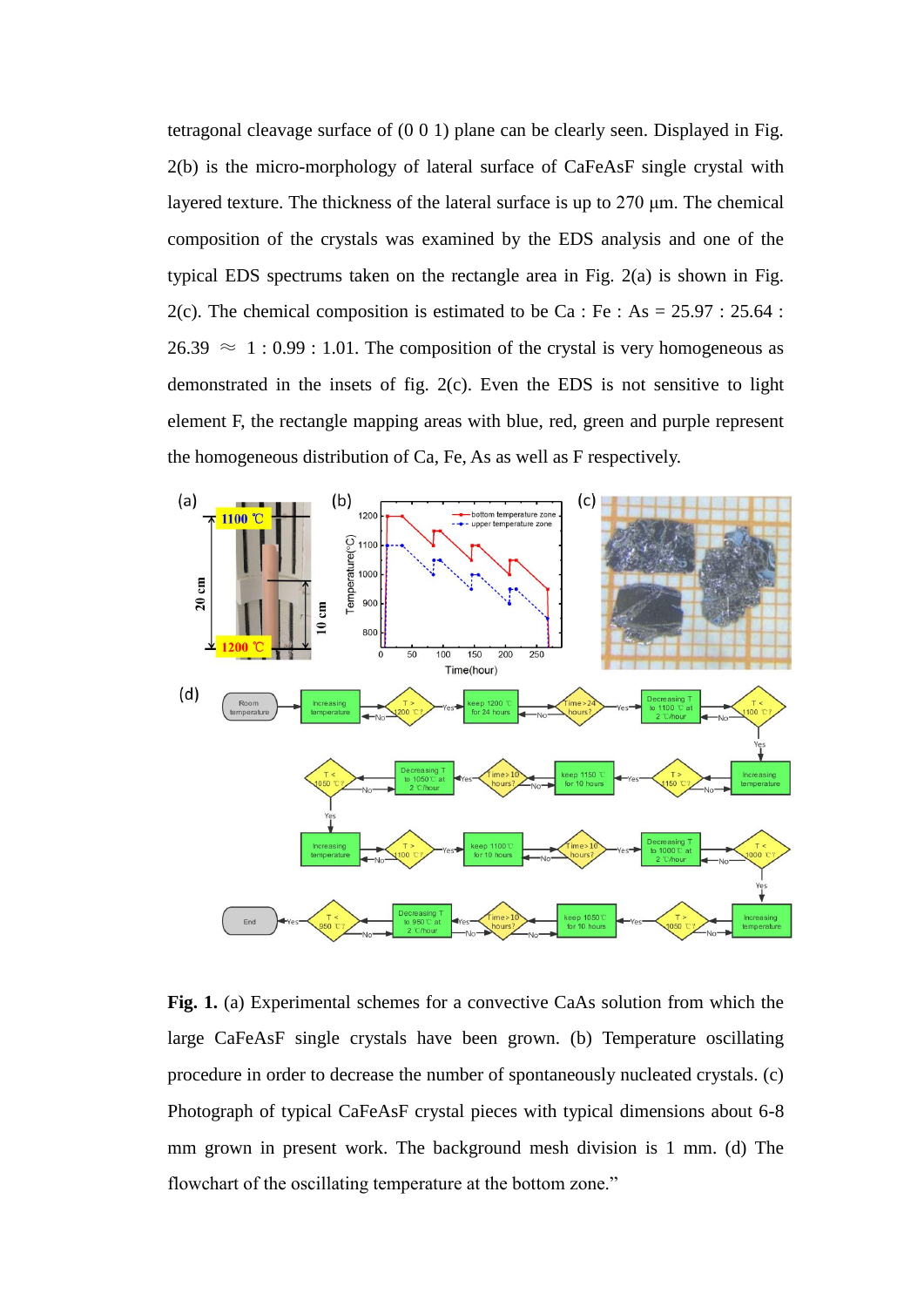

**Fig. 2.** (a-b) SEM image taken from the front and lateral surface of CaFeAsF crystal plate. (c) The EDS microanalysis spectrum taken on the rectangle area of CaFeAsF single crystal. The inset shows the elements distribution over the front surface of CaFeAsF single crystal.

Fig. 3 shows the results of CaFeAsF powder and single crystal x-ray diffraction (XRD) patterns at room temperature. Powder XRD demonstrates that all the main diffraction peaks of CaFeAsF can be well indexed with a previously reported tetragonal structure with the space group of P4/nmm, except for one weak peak from the FeF<sub>3</sub> impurity possibly due to the insufficient dissolution of Fe powder with the chemical reaction  $3CaAs + 3FeF<sub>2</sub> + Fe \rightarrow 3CaFeAsF + FeF<sub>3</sub>$ . The lattice constants are calculated and compared with the data from ICDD (PDF No. 04-015-5127) and other report in Table 1. Only (0 0 l) reflections are observed from the single crystal XRD pattern, indicating that the single crystals are in perfect (0 0 1) orientation.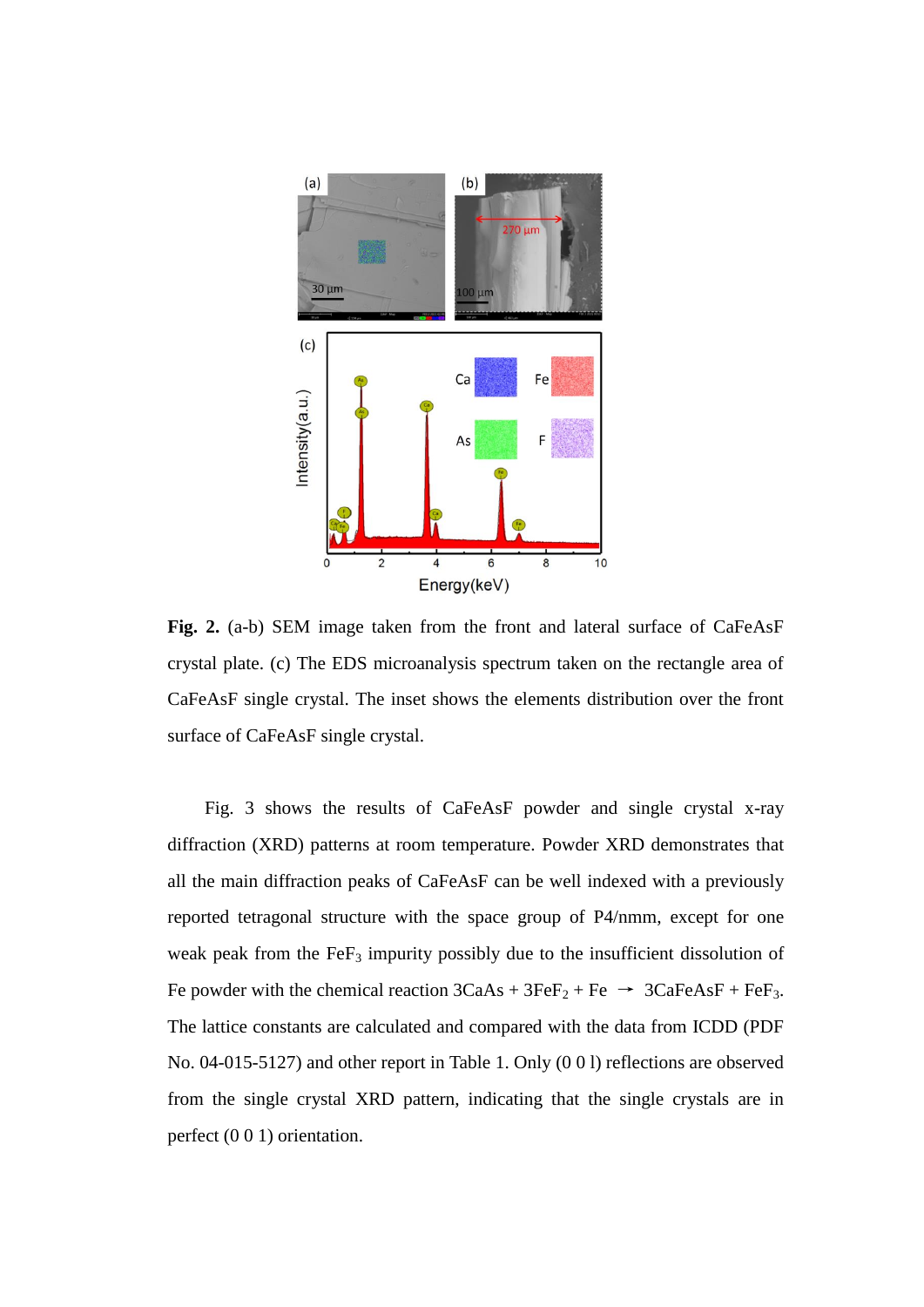

**Fig. 3.** Powder and single crystal x-ray diffraction patterns of CaFeAsF. All the main diffraction peaks from powder are indexed on a previously reported tetragonal structure, with lattice parameters being  $a = 3.8746(4)$  Å,  $c = 8.5824(12)$ Å, except for one weak peak from the  $FeF<sub>3</sub>$  impurity as indicated by asterisks. Only (0 0 l) reflections are observed from the typical XRD pattern obtained on the CaFeAsF single crystal indicating that the single crystals are in perfect (0 0 1) orientation.

| growth method           | maximum lateral size | $a(\AA)$  | c(A)                     | Ref.        |
|-------------------------|----------------------|-----------|--------------------------|-------------|
|                         |                      | 3.878     | 8.593                    | <b>ICDD</b> |
| self-flux               | $1-2$ mm             |           | $3.8774(4)$ $8.5855(10)$ | 131         |
| oscillating temperature | 8 mm                 | 3.8746(4) | 8.5824(12)               | This work   |

**Table 1. Comparison of lattice constants of CaFeAsF**

The crystalline perfection of the CaFeAsF single crystal grown in this work was checked by double-crystal x-ray rocking curves of (0 0 5) Bragg reflection, as plotted in Fig. 4(a). The full-width-at-half maximum (FWHM), which is correlated with the crystal mosaicity, is as small as  $0.163^{\circ}$  indicating that the CaFeAsF crystals are of high crystalline quality. The inset of Fig. 4(a) shows an example of back-scattering x-ray Laue patterns obtained on (0 0 1) plane (*ab*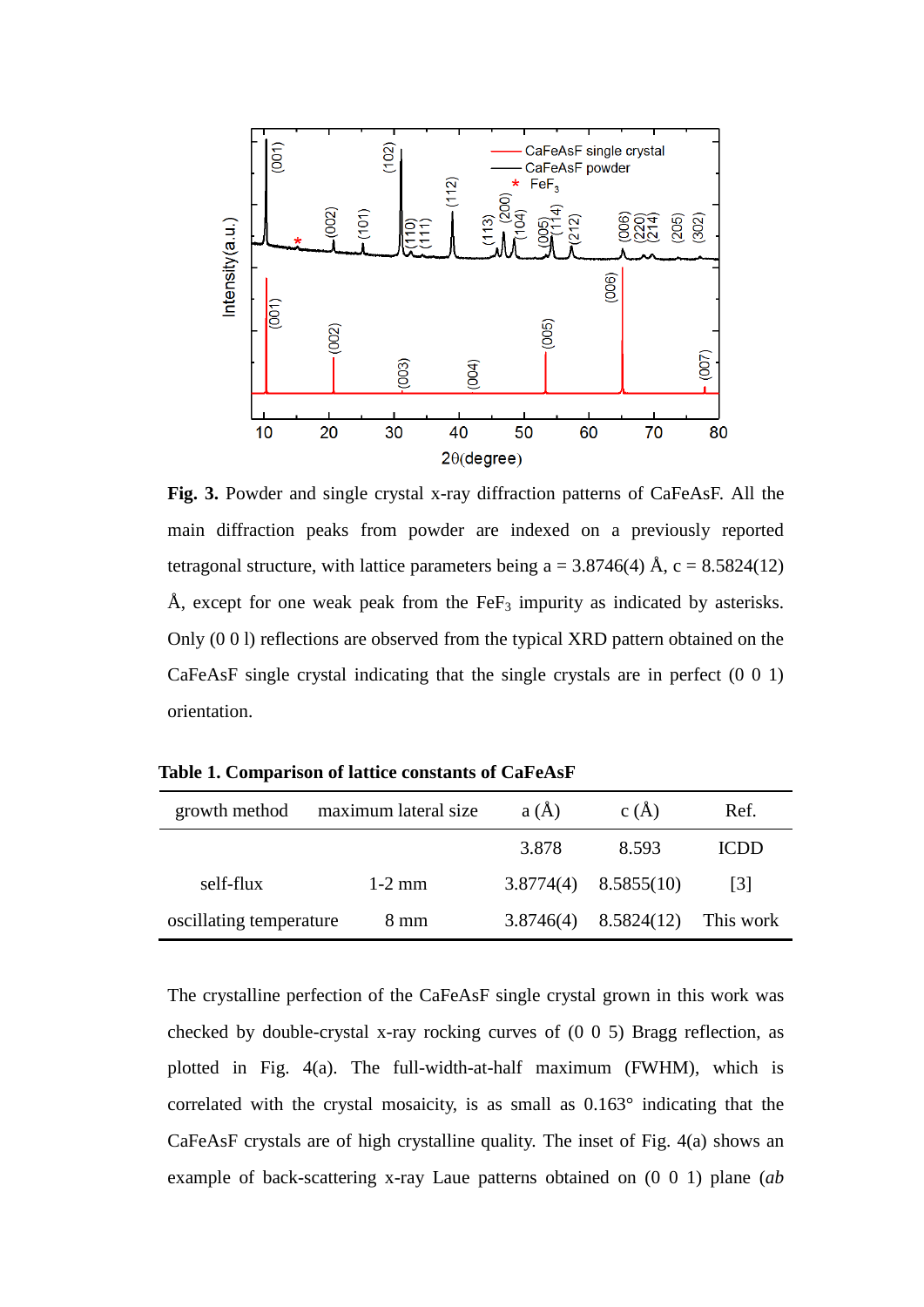plane) of CaFeAsF single crystal. The result shows very sharp and uniform diffraction spots with the 4-fold axis symmetry demonstrating no twin crystals inside the CaFeAsF single crystal. Temperature dependence of resistivity in the temperature range from 3 to 300 K for CaFeAsF single crystal under magnetic field from 0 T to 9 T is shown in Fig. 4(b). The transition temperatures,  $T_s = 118$  K and  $T_{AFM}$  = 107 K, have been detected from the sharp change and clear kink in the resistivity data, which are slightly lower than previously reported [3]. While the resistivity above  $T_{AFM}$  = 107 K remains nearly unchanged even under the magnetic field up to 9 T, it increases gradually with the increasing magnitude of magnetic field below  $T_{\text{AFM}}$  which can be probably attributed to the magnetoresistance effect".



**Fig. 4.** (a) The inset shows x-ray rocking curve of the (0 0 5) Bragg reflection for a CaFeAsF single crystal taken by double-crystal x-ray diffraction using Cu  $K_{\alpha l}$ radiation. The inset shows the Laue picture of CaFeAsF single crystal. (b) Temperature dependence of resistivity under different magnetic field for CaFeAsF single crystal measured in a wide temperature range from 3 K to 300 K."

#### **4. Conclusions**

In conclusion, the largest CaFeAsF single crystal with 8 mm in lateral size and 0.27 mm in thickness has been obtained by the successful application of the oscillating temperature technique. The crystal size is far larger than previously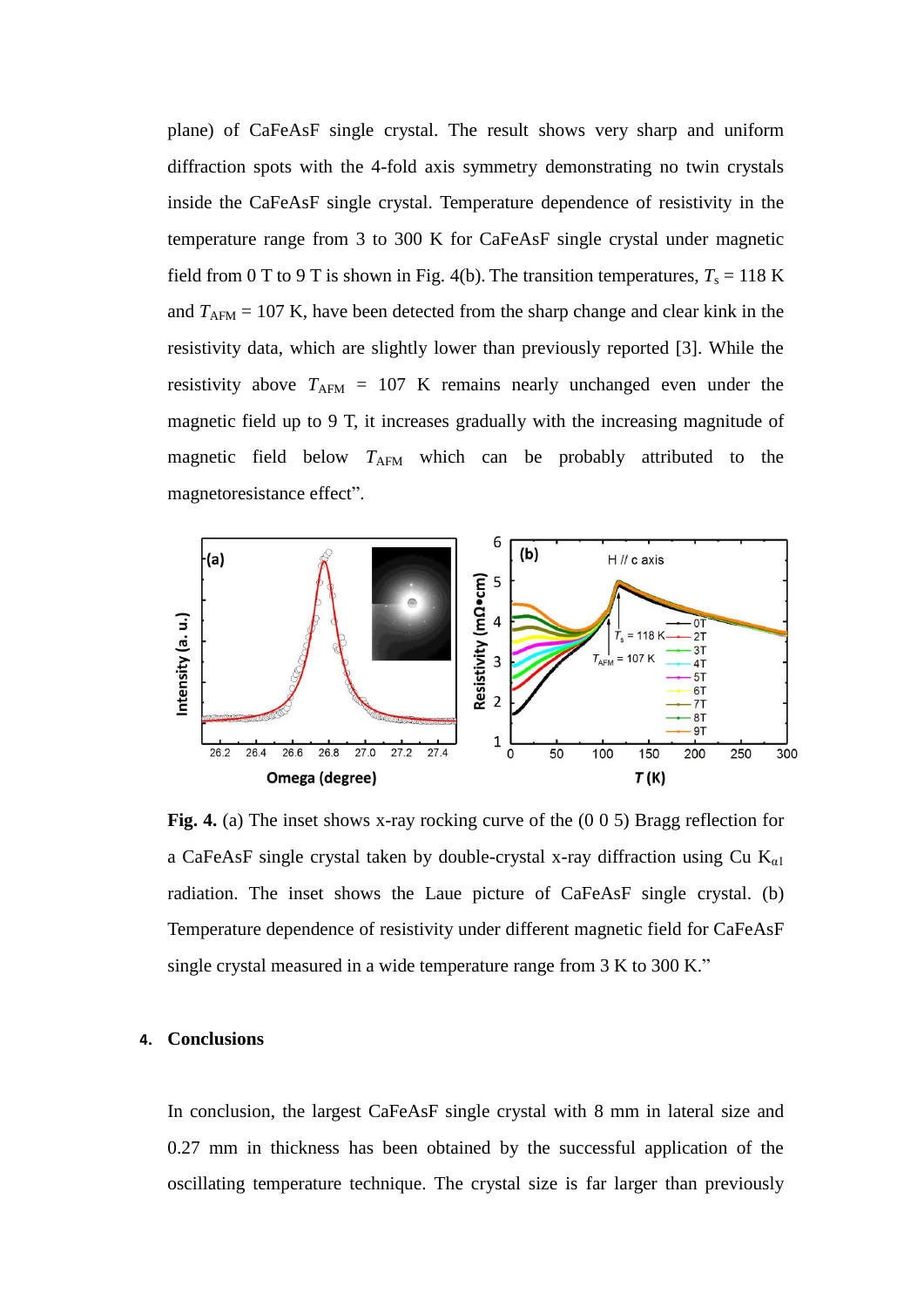reported in all dimensions and the double-crystal x-ray rocking curve indicates high crystalline quality of CaFeAsF single crystals. Not only large CaFeAsF single crystals lay the foundation for the future neutron scattering experiments which will help to understand the mechanism of iron-based superconductivity but also shed light on other superconductors with small crystal size by further application of the oscillating temperature technique.

# **Acknowledgments**

The work was supported by the National Key Research and Development of China (Grant No. 2018YFA0704200), the National Natural Science Foundation of China (Grant No. 12004418) and the Strategic Priority Research Program of Chinese Academy of Sciences (Grant No. XDB25000000).

### **References**

[1] Y. Kamihara, T. Watanabe, M. Hirano and H. Hosono H, Iron-Based Layered Superconductor La $[O_{1-x}F_x]$ FeAs (x = 0.05-0.12) with  $T_c = 26$  K, *J. Am. Chem. Soc.* **130** 3296 (2008). https://doi.org/10.1021/ja800073m.

[2] S. Matsuishi, Y. Inoue, T. Nomura, H. Yanagi, M. Hirano and H. Hosono, Superconductivity Induced by Co-Doping in Quaternary Fluoroarsenide CaFeAsF, *J. Am. Chem. Soc.* **130** 14428 (2008). https://doi.org/10.1021/ja806357j.

[3] Y. H. Ma, H. Zhang, B. Gao, K. K. Hu, Q. C. Ji, G. Mu, F. Q. Huang, X. M. Xie, Growth and characterization of millimeter sized single crystals of CaFeAsF, *Supercond. Sci. Technol.* **28** 085008 (2015). https://doi.org/10.1088/0953-2048/ 28/8/085008.

[4] L. Shlyk, K. K. Wolff, M. Bischoff, E. Rose, T. Schleid and R. Niewa, Crystal structure and superconducting properties of hole-doped  $Ca<sub>0.89</sub>Na<sub>0.11</sub>FFeAs single$ crystals, *Supercond. Sci. Technol.* **27** 044011 (2014). https://doi.org/10.1088/ 0953-2048/27/4/044011.

[5] H. Okada, H. Takahashi, S. Matsuishi, M. Hirano, H. Hosono, K. Matsubayashi, Y.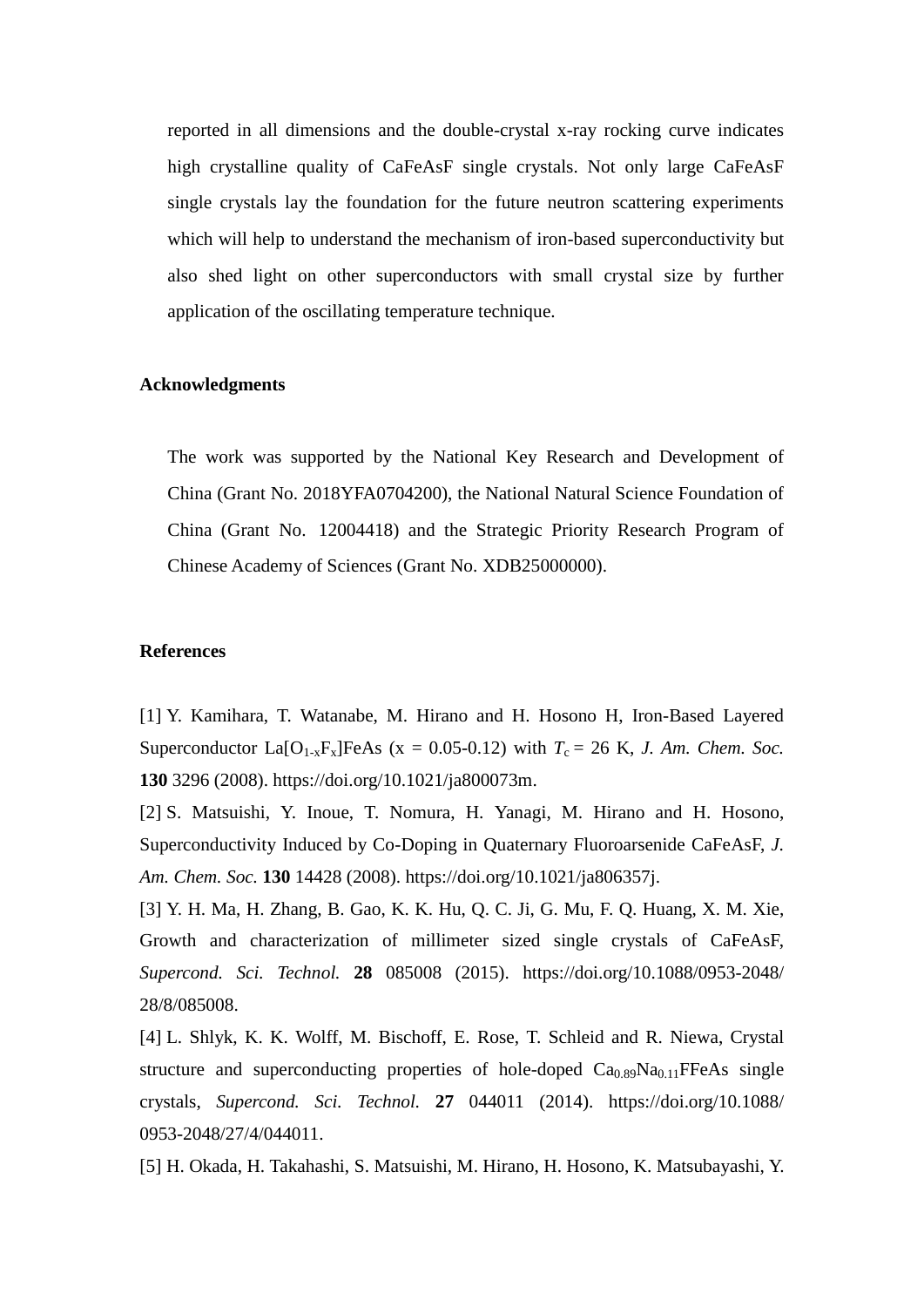Uwatoko and H. Takahashi, Pressure dependence of the superconductor transition temperature of  $Ca(Fe_{1-x}Cox)AsF$  compounds: A comparison with the effect of pressure on LaFeAsO1−xFx, *Phys. Rev. B* **81** 054507 (2010). https://doi.org/10.1103/ PhysRevB.81.054507.

[6] P. Cheng, B. Shen, G. Mu, X. Zhu, F. Han, B. Zeng and H. H. Wen, High- $T_c$ superconductivity induced by doping rare-earth elements into CaFeAsF, *Europhys. Lett.* **85** 67003 (2009). https://doi.org/10.1209/0295-5075/85/67003.

[7] Z. A. Ren, W. Lu, J. Yang, W. Yi, X. L. Shen, Z. C. Li, G. C. Che, X. L. Dong, L. L. Sun, F. Zhou, Z. X. Zhao, Superconductivity at 55K in Iron-Based F-Doped Layered Quaternary Compound Sm[O<sub>1-x</sub>F<sub>x</sub>]FeAs, *Chin. Phys. Lett.* **25** 2215 (2008). https://doi.org/10.1088/0256-307X/25/6/080.

[8] T. Terashima, H. T. Hirose, D. Graf, Y. Ma, G. Mu, T. Hu, K. Suzuki, S. Uji, H. Ikeda, Fermi Surface with Dirac Fermions in CaFeAsF Determined via Quantum Oscillation Measurements, *Phys. Rev. X* **8** 011014 (2018). https://doi.org/10.1103/ PhysRevX.8.011014.

[9] B. Xu B, H. Xiao, B. Gao, Y. H. Ma, G. Mu, P. Marsik, E. Sheveleva, F. Lyzwa, Y. M. Dai, R. P. S. Lobo, C. Bernhard, Optical study of Dirac fermions and related phonon anomalies in the antiferromagnetic compound CaFeAsF, *Phys. Rev. B* **97** 195110 (2018). https://doi.org/10.1103/PhysRevB.97.195110.

[10] J. Tao, S. Li, X. Y. Zhu, H. Yang and H. H. Wen, Growth and transport properties of CaFeAsF1−x single crystals, *Sci. China* **57** 632 (2014). https://doi.org/10.1007/ s11433-014-5422-4.

[11] Y. H. Ma, K. K. Hu, Q. C. Ji, B. Gao, H. Zhang, G. Mu, F. Q. Huang and X. M. Xie, Growth and characterization of  $CaFe<sub>1-x</sub>Co<sub>x</sub>AsF$  single crystals by CaAs flux method, *J. Cryst. Growth* **451** 161 (2016). https://doi.org/10.1016/j.jcrysgro. 2016.07.029.

[12] S. Price, Y. X. Su, Y. Xiao, D. T. Adroja, T. Guidi, R. Mittal, S. Nandi, S. Matsuishi, H. Hosono and T. Bruckel, Evidence of Spin Resonance Signal in Oxygen Free Superconducting CaFe<sub>0.88</sub>Co<sub>0.12</sub>AsF: An Inelastic Neutron Scattering Study, *J. Phys. Soc. Jpn.* **82** 104716 (2013). http://dx.doi.org/10.7566/JPSJ.82.104716.

[13] H. Schäfer, Chemical Vapor transport reactions, *Academic Press Inc.*, New York, 1964. https://doi.org/10.1016/C2013-0-12396-3.

[14] W. Hintzmann and G. Müller-Vogt, Crystal growth and lattice parameters of rare-earth doped yttrium phosphate, arsenate and vanadate prepared by the oscillating